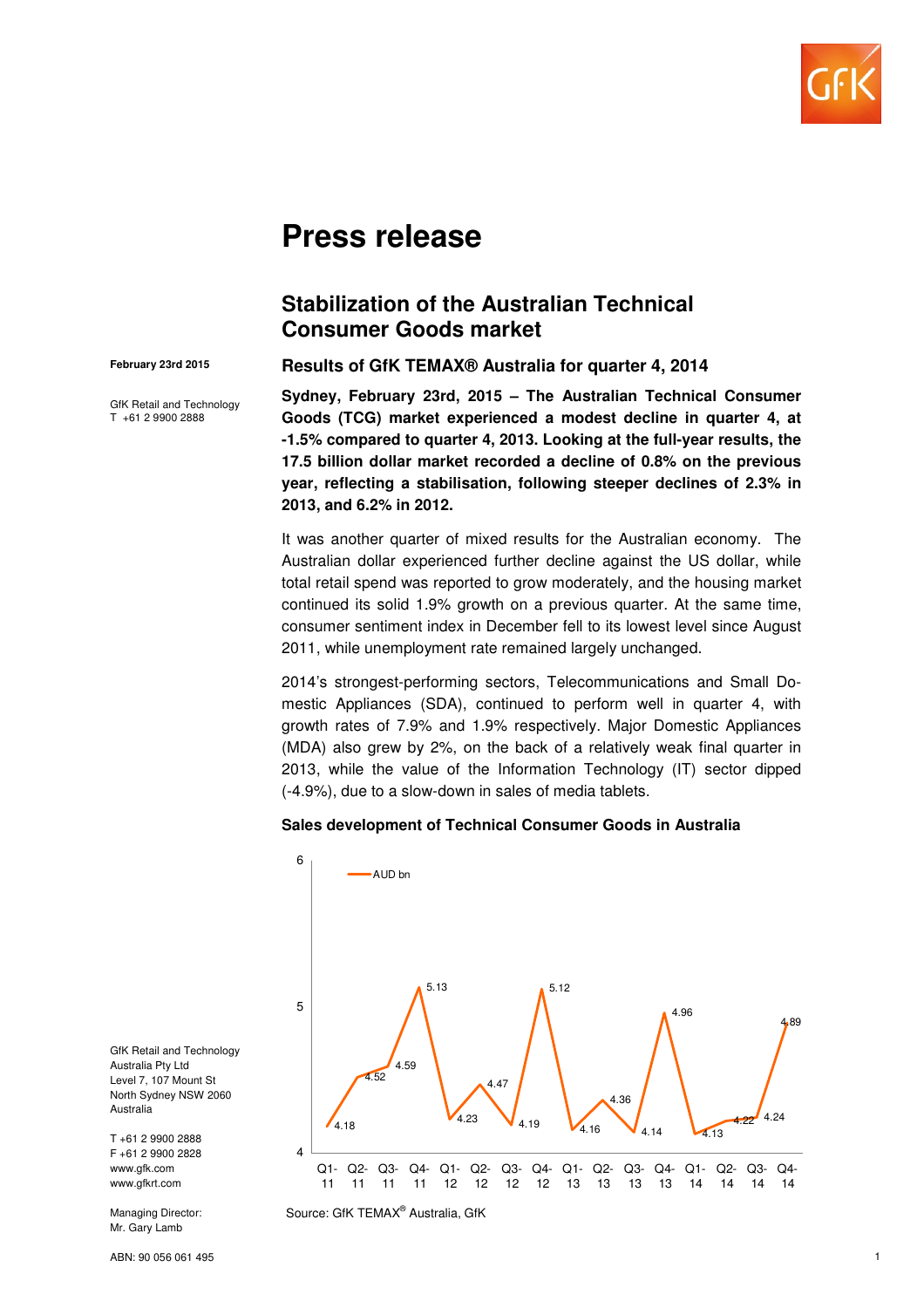

#### **Telecommunications: Prepaid Christmas and large-screen phones**

Telecommunications continued to be the largest sector of the TCG market. This 4.8 billion dollar market accounted for 27.4% of all revenue generated in 2014. After a period of relatively flat sales, from quarter 3, 2013, to quarter 2, 2014, the Telecoms sector closed the year strongly, with two straight quarters of significant value growth. In the final quarter alone, the sector achieved 7.9% year-on-year value growth

A key trend during quarter 4, 2014, was the performance of prepaid smartphones, generating 2% value growth. This marks a considerable reversal from previous quarters, which had shown value declines of more than 20%. Half of all the sales for prepaid smartphones in quarter 4 were from newly released phones, resulting in an average price increase of 18%.

Another area of interest was big-screen phones; phones with a screen size of 5" or larger. Sales of these phones nearly doubled in quarter 4, accounting for 34% of total smartphone sales, up from 19% during the same quarter of the previous year.

#### **Major Domestic Appliances: Popularity of high-end products**

MDA achieved a 2% year-on-year value growth in quarter 4; the highest quarterly year-on-year growth rate for the sector throughout 2014. The underlying cause of the growth was the relatively weak performance of quarter 4 in the previous year (2013). Promotional activity earlier in the year had encouraged consumers to bring their purchase of MDA products forward, resulting in a corresponding softening of sales in the postpromotional period. In 2013, quarter 4 represented 26% of total annual revenue, whilst quarter 4 in 2014 represented 27%.

One of the key trends for MDA in 2014 was the growth in popularity of higher-end products. Commanding a higher average price, the growth of these products resulted in an annual 0.5% value growth of the sector, disguising an actual decline in volume sales. In particular, segments such as bottom mount, French door, pyrolytic ovens, electric induction hobs, canopy/cartridge hoods and condenser dryers showed double-digit value growth, compared to 2013.

#### **Small Domestic Appliances: Healthy summer lifestyle choices**

SDA continued to outperform the market in quarter 4, with products positioned as 'healthier' options continuing to be a drive interest in the sector. On-the-go personal blenders and low fat air fryers were examples of two products which performed well in the early summer months.

Vacuum cleaners also supported the growth of the sector, with hand-stick vacuums recording their highest quarter-on-quarter growth rate of the year, and their eleventh continual quarter of double-digit growth.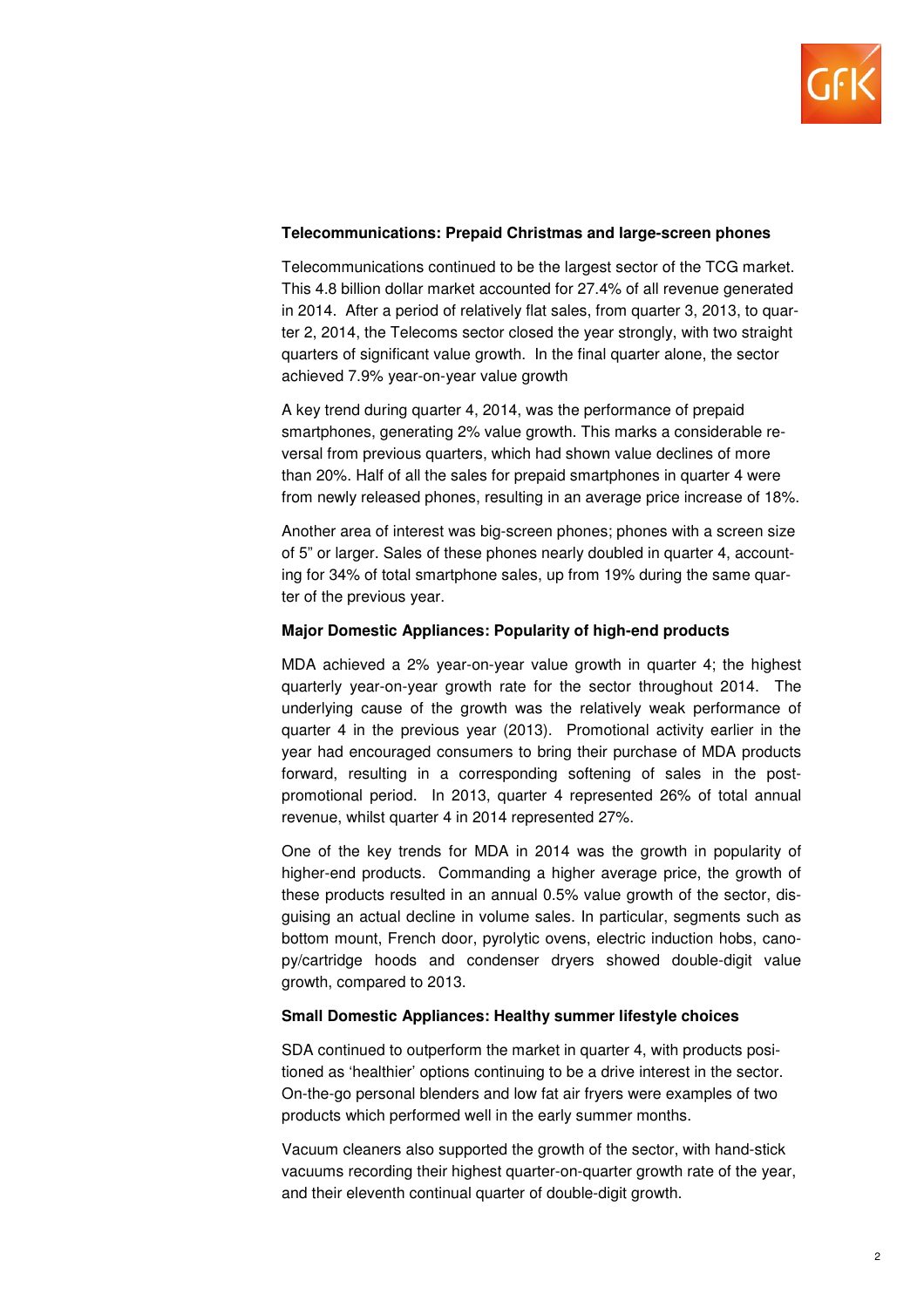

Another segment continuing to grow, albeit from a smaller base, was wellbeing, with foot and hand massage products proving to be popular gift choices during the festive season.

#### **Information Technology: Mixed results for tablets and notebooks**

Following a slump in sales in quarter 3, a rate of year-on-year decline for media tablet sales accelerated further in the final quarter. Softened sales of media tablet in the latter half of 2014 resulted in the first ever year-on-year value decline for the whole year. The decline in sales of media tablets during this key seasonal period affected the overall IT sector, which declined by 4.9% in quarter 4.

On the other hand, the rate of growth for mobile computing accelerated even further during the final quarter, with its rate of value growth nearly reaching double-digits. Increased availability of more affordable notebooks was one of key reasons behind recovered growth of this category. The strong demand for mobile computing helped to stimulate demand for peripherals such as mice and monitors.

Overall, the IT sector recorded a modest full-year decline of 0.3%, with many of key segments returning to growth after consecutive years of decline.

#### **Consumer Electronics: Bigger screens for Christmas**

Whilst recording an overall value sales decline of 8.3%, there were some strong performing segments within the 2.9 billion dollar consumer electronics sector.

Quarter 4 normally experiences a drop in the share held by larger-screen and higher-specification products, as Christmas gifting drives demand for smaller, lower-priced models. However, this was not the case in 2014. TVs with a screen size of 47" and above accounted for more than three-quarters of TV revenue, driven by strong demand for increasingly attractively priced super-large screens and the increasing popularity of UHD/4K technology.

Several Audio segments also performed strongly in quarter 4, with wireless mini speakers and network music (or 'multi-room') systems, which benefitted from several high-profile promotions over the festive period, seeing particularly dramatic growth. These audio segments accounted for increasingly large shares of the consumer electronics sector in 2014. However, the sector overall remains impacted by the knock-on effect of the rapid growth seen in TV sales from 2007 to 2011, when many Australian consumers switched from CRT TVs to Panel TVs.

#### **Market recovery expected to continue into the quarter 1, 2015**

With further stabilization of traditional categories, as well as growth from the telecommunication and small domestic appliances sectors in 2014, the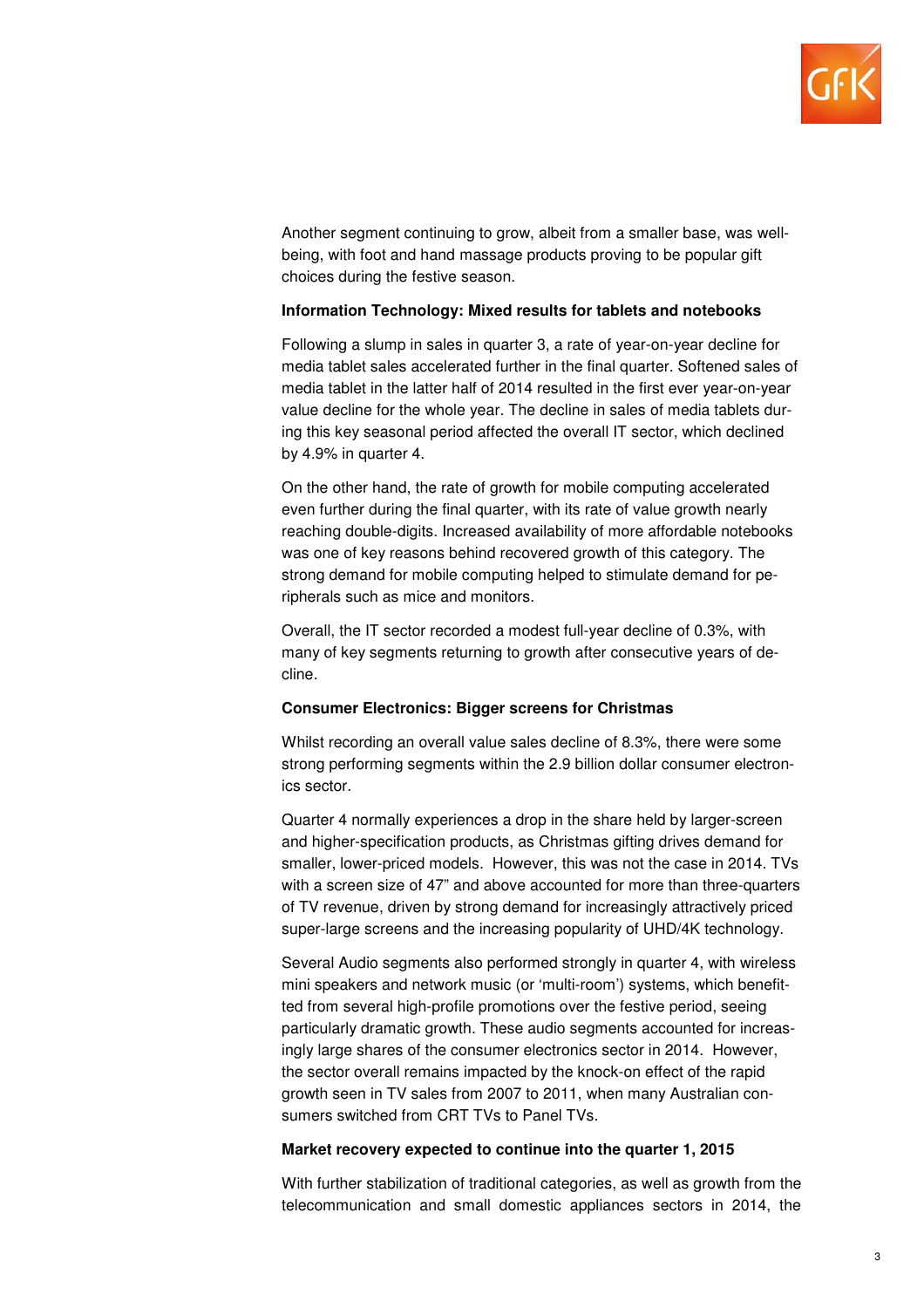

outlook for 2015 looks more promising than the last two years.

However, tough macro-economic conditions remain a challenge, as suggested by February's cash rate cut to a new record low of 60 years.

#### **Summary in table format**

|                                     | Q1<br>2014<br><b>M.AUD</b> | Q <sub>2</sub><br>2014<br><b>M.AUD</b> | Q3<br>2014<br><b>M.AUD</b> | Q4<br>2014<br><b>M.AUD</b> | Q4 14<br>/Q4 13<br>$+/-%$ | $Q1 - 4$<br>2014<br><b>M.AUD</b> | Q1-4 14<br>/Q1-4 13<br>$+/-%$ |
|-------------------------------------|----------------------------|----------------------------------------|----------------------------|----------------------------|---------------------------|----------------------------------|-------------------------------|
|                                     |                            |                                        |                            |                            |                           |                                  |                               |
| Consumer Electronics (CE)           | 689                        | 681                                    | 697                        | 825                        | $-12.1%$                  | 2.892                            | $-8.3%$                       |
| Photography (PH)                    | 80                         | 83                                     | 79                         | 99                         | $-30.0%$                  | 342                              | $-23.5%$                      |
| Major Domestic Appliances (MDA)     | 764                        | 806                                    | 817                        | 834                        | 2.0%                      | 3,221                            | $-0.2%$                       |
| Small Domestic Appliances (SDA)     | 392                        | 486                                    | 468                        | 555                        | 1.9%                      | 1,902                            | 3.3%                          |
| Information Techonology (IT)        | 904                        | 901                                    | 866                        | 971                        | $-4.9%$                   | 3,642                            | $-0.3%$                       |
| Telecommunication (TC)              | 1,119                      | 1.087                                  | 1.135                      | 1.446                      | 7.9%                      | 4.787                            | 4.1%                          |
| Office Equipment & Consumables (OE) | 183                        | 176                                    | 175                        | 160                        | 0.5%                      | 693                              | $-1.2%$                       |
| GfK TEMAX <sup>®</sup> Australia    | 4,132                      | 4.219                                  | 4.236                      | 4.890                      | $-1.5%$                   | 17.478                           | $-0.8%$                       |

Source: GfK TEMAX<sup>®</sup> Australia, GfK

#### **The Survey**

GfK TEMAX $^{\circ}$  is an index developed by GfK to track the technical consumer goods markets. The findings are based on surveys carried out on a regular basis by the retail panel of GfK. The retail panel comprises data from over 425,000 retail outlets worldwide. Since February 2009, GfK has also been compiling the GfK TEMAX® index at international level in more than 30 countries. It is the first index that includes all of the markets for technical consumer goods in different countries. All reports and press releases are available at www.gfktemax.com. If information from this press release or www.gfktemax.com is cited, GfK TEMAX® should be explicitly indicated as the source.

Further information:

Eshani DeSilva, T +61 2 9900 2818, eshani.desilva@gfk.com Gwenno Hopkin, T +61 2 9900 2856, gwenno.hopkin@gfk.com

### **About GfK**

GfK is the trusted source of relevant market and consumer information that enables its clients to make smarter decisions. More than 13,000 market research experts combine their passion with GfK's 80 years of data science experience. This allows GfK to deliver vital global insights matched with local market intelligence from more than 100 countries. By using innovative technologies and data sciences, GfK turns big data into smart data, enabling its clients to improve their competitive edge and enrich consumers' experiences and choices.

To find out more, visit www.gfk.com or follow GfK on Twitter: https://twitter.com/GfK\_en